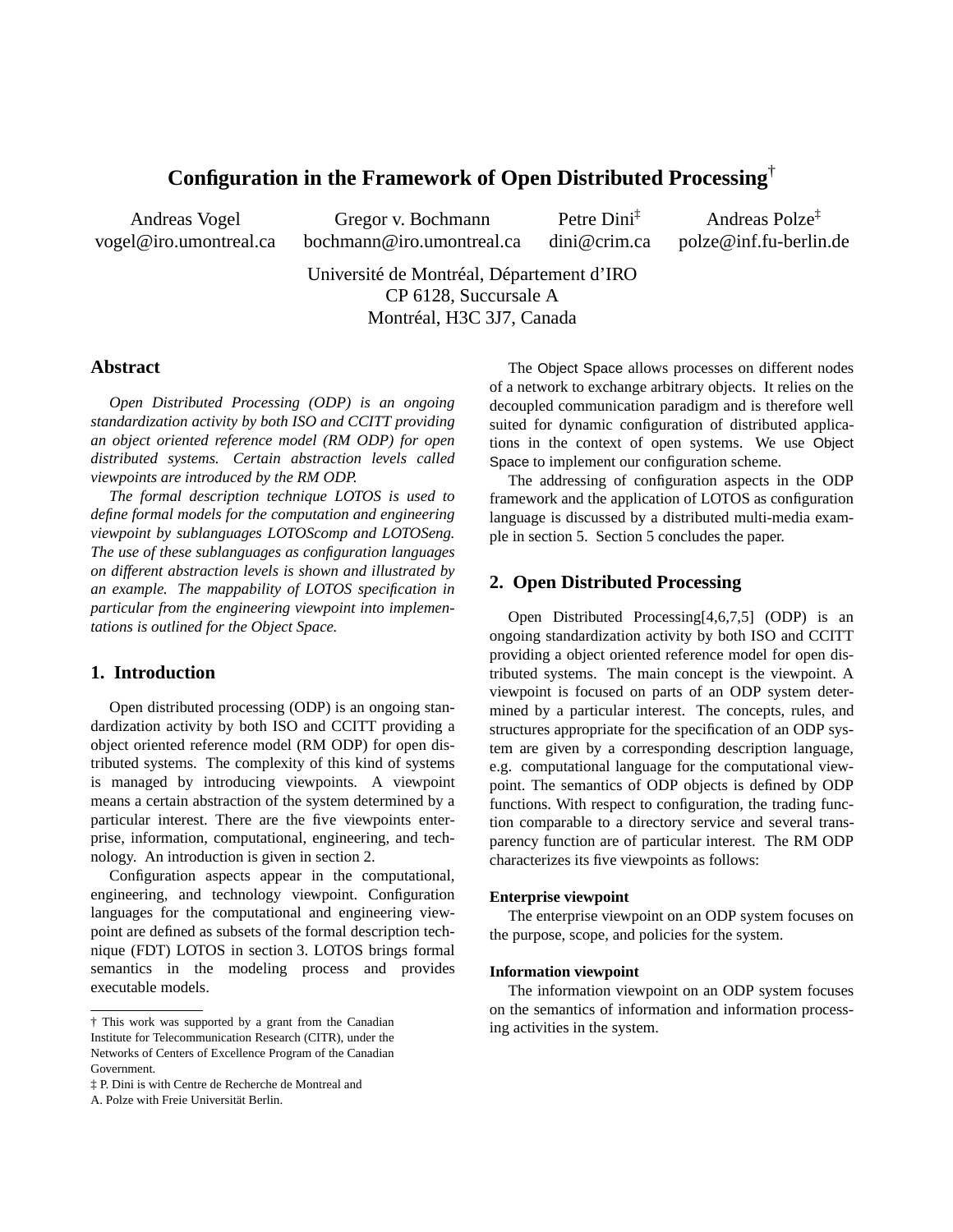#### **Computational viewpoint**

The computational viewpoint on an ODP system focuses on the functional decomposition of the system into objects which are candidates for distribution.

Hence, the corresponding computational language specifies the system in terms of communicating objects. Computational objects are composed by interfaces. Interaction between computational objects is described by a not further elaborated computational infrastructure. There are three types of interfaces:

operational interface

provide operations. Invocation of an operation follows the remote procedure paradigm.

transactional interface

is an operational interface providing only transactional operations.

stream interface

support continuous media.

Operations and streams are syntactically defined by signatures, respectively.

Implicit and explicit binding between interfaces is considered by the computational language.

#### **Engineering viewpoint**

The engineering viewpoint on an ODP system focuses on the infrastructure required to support distribution. The engineering language specifies architecture of this infrastructure in terms of

node

is a resource management domain.

capsule

is the unit of allocation and encapsulation.

cluster

is the set of basic engineering objects, the unit of activation and deactivation.

basic engineering object

represents a computational object.

nucleus object

coordinates processing, storage, and communications functions using the resources of the corresponding node.

The communication within this infrastructure is expressed by

stub object

acts as a basic engineering object's representative to a object in a different cluster.

binder object

maintains binding between interacting basic engineering objects.

protocol object

interacts with other protocol objects to achieve interaction between basic engineering objects in different clusters.

#### channel

is a configuration of stub, binder, protocol, and interceptor objects.

interceptor

enables interactions to cross administrative and communications domains.

### **Technology viewpoint**

The technology viewpoint on an ODP system focuses on the on the choice of technology to support the system.

#### **The trading function**

The trading function provides means to advertise services. It is realized by the trader. Service provider can export their services. Potential service user can import from the trader which means to get information on available service and their accessibility.

# **3. A formal modeling approach**

A formal approach modeling the ODP description languages of the computation, and engineering viewpoint is given[15,16] using the formal description technique (FDT) LOTOS[10,3,2]. The general idea is to map the concepts of the description languages on generic LOTOS constructs also called templates. The modeling rules are expressed by relationships between such LOTOS templates. Genericity in LOTOS is limited to the parametrization of processes, hence a meta level is introduced by the definition of LOTOS sublanguages. By such a sublanguage, a generic model of a particular viewpoint is defined containing the class of specification satisfying the requirements of the corresponding ODP description language.

This approach gives formal semantics to the ODP modeling concepts and leads also to executable models. These models provide the symbolic execution LOTOS specifications supported by several tools.

## **4. The Object Space Approach**

The Object Space approach supports communication and synchronization between components of a distributed application. All components get access to a shared associative data store known as the Object Space. Every component may write objects into the store which can subsequently be read by others. In order to read an object a component presents a template which is matched against the objects. If no matching object can be found within Object Space then the read operation blocks. This way objects may be passed from one component to another. Object Space itself is implemented in a distributed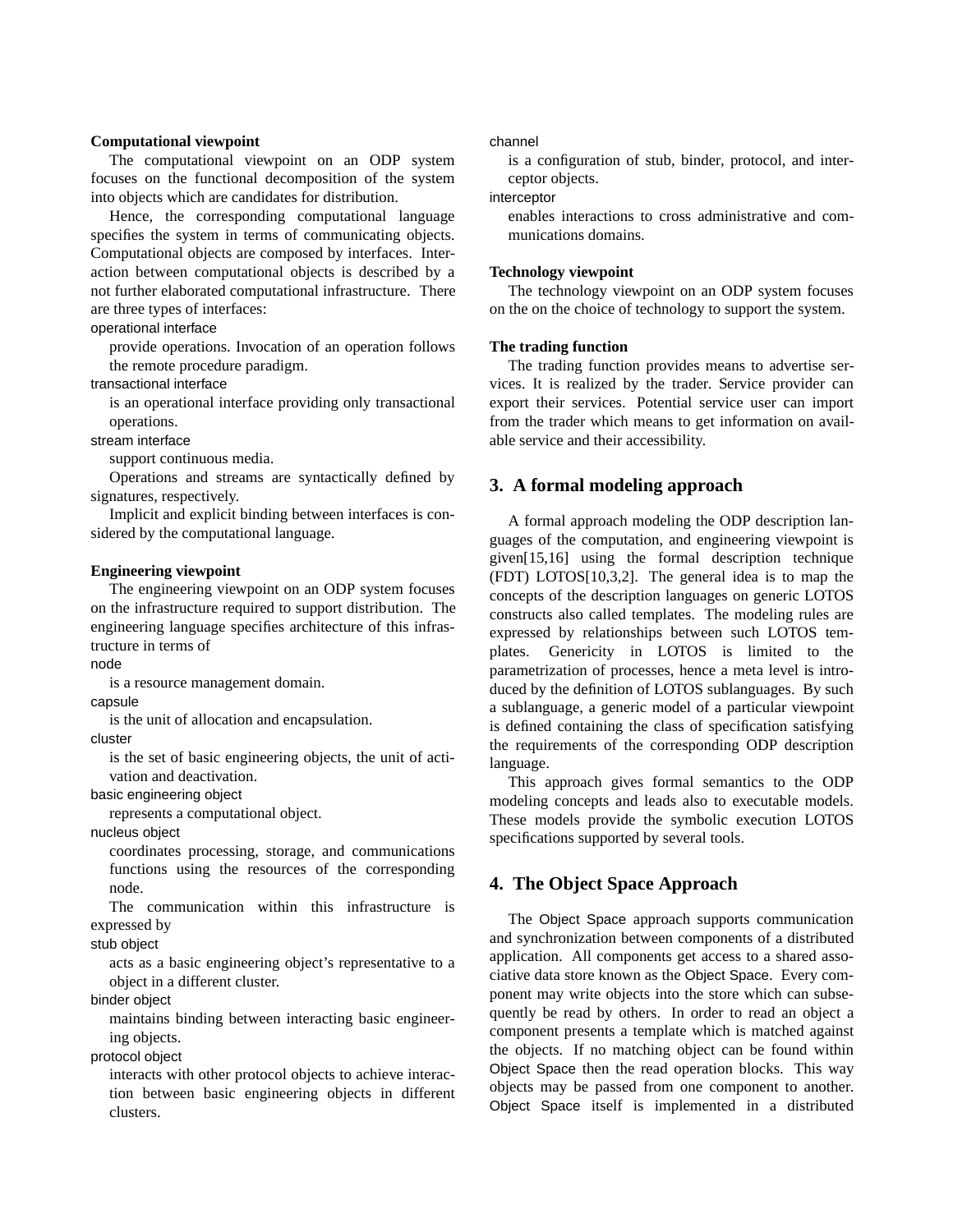fashion, employing Object Space Manager processes in different nodes of a network.

This style of communication is called decoupled. Neither does the sender of an object know its receiver nor vice versa. If there exist several components trying to read one object it is nondeterministic which of them will succeed.

Decoupled communication is well suited for scalable distributed computing within a network of workstations. Object Space integrates coordination constructs (communication and synchronization) into the  $C++$  language, thus integrating Linda-like communication with objectoriented essentials as inheritance, polymorphism and data encapsulation.

# **5. Configuration of a distributed multimedia application**

A movie server - an in the nearer future upcoming multi-media application intended to be supported by communications, telecommunications, and computer industry - is selected as case study. An informal specification of this application containing beside the server itself also an appropriate client. The application provides facilities to playback movies on the clients site which are stored in digital form on the servers site. The above described modeling approach was applied to this case study[17].



## **5.1. Computational Viewpoint**

In the following certain configuration scenarios are discussed in the given framework. Instead of traces or trees representing the execution of the specification by a simulation tool[8] which require deeper understanding of LOTOS and the tool, figures are given to illustrate the system's configurations. (Circuits describe computational objects, T-bars stand for computational interfaces in figures 1 - 3.)



Figure 1 illustrates the initial structure of the system from the computational viewpoint. There are instances of the objects movie server, trader, binder (supporting explicit binding), and the computational infrastructure.



# **figure 3: Computational model - scenario B**

Figure 2 shows a scenario where a movie client has been instantiated and explicitly bound to the movie server by a stream object. To reach the scenario A from the initial configuration the following steps were executed: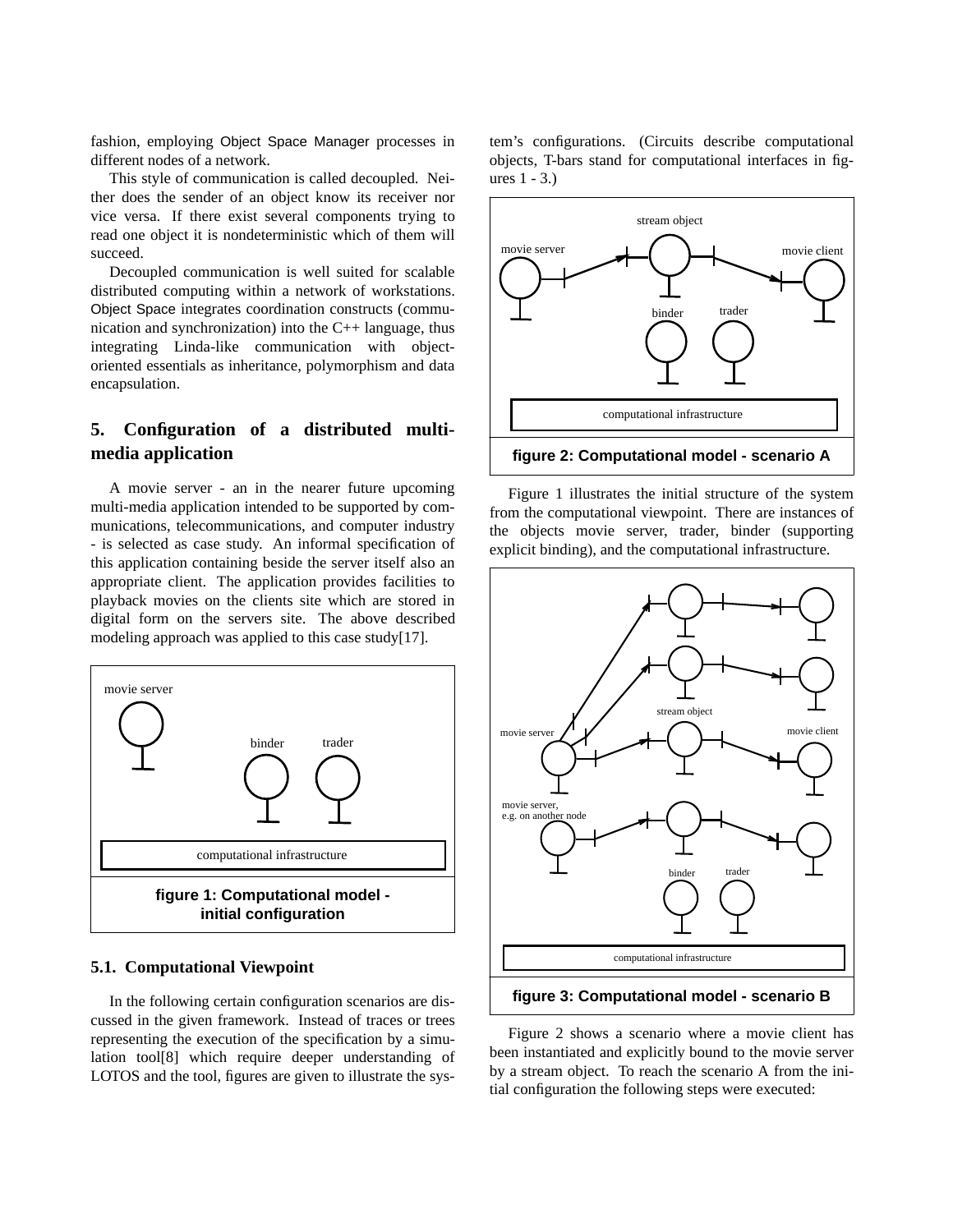

- Instantiation of a movie client.
- The movie client requests a stream connection from the server, therefor
	- the movie server instantiates a new stream interface and
	- requests from the binder the instantiation of a stream object. The binder returns the interface identifier of the stream interface.
- When the interface of the stream object are known to the server and the client, these interfaces and the stream interfaces of the client and the server are activated and data frames can be transmitted.

It is supposed that the movie server's capacity is limited to support three clients. Hence a fourth client receives a negative response from the server when asking for a stream connection. Then the client can get information from the trader about other available movie servers and an interface reference. If the parameters of another movie server seem to be suitable for the client, a stream connection can be established as shown above. Such a configuration is shown in figure 3.

#### **5.2. Engineering Viewpoint**

From the engineering viewpoint, the situation is different. Distribution of objects is explicitly visible. The units of distribution are node, capsule, and cluster. Computational objects are mapped on basic engineering objects, in this case each computational interface is represented by a basic engineering object, e.g. server's and client's operational and stream interfaces in our case. Figure 4 illustrates the engineering viewpoint of the configuration which was given in Figure 2 from the computational viewpoint.

It is asumed that the server and the client are located on different nodes. Within a node, there are by definition of the engineering language a nucleus, i.e. the abstraction of an operating system, a protocol object, and capsules. In the configuration shown in figure 4, there are in each of the nodes one instance of a capsule. A capsule contains by its definition a capsule manager and a the cluster manager of every instantiated cluster, stubs, binders, and clusters. In our configuration, there is only one cluster in each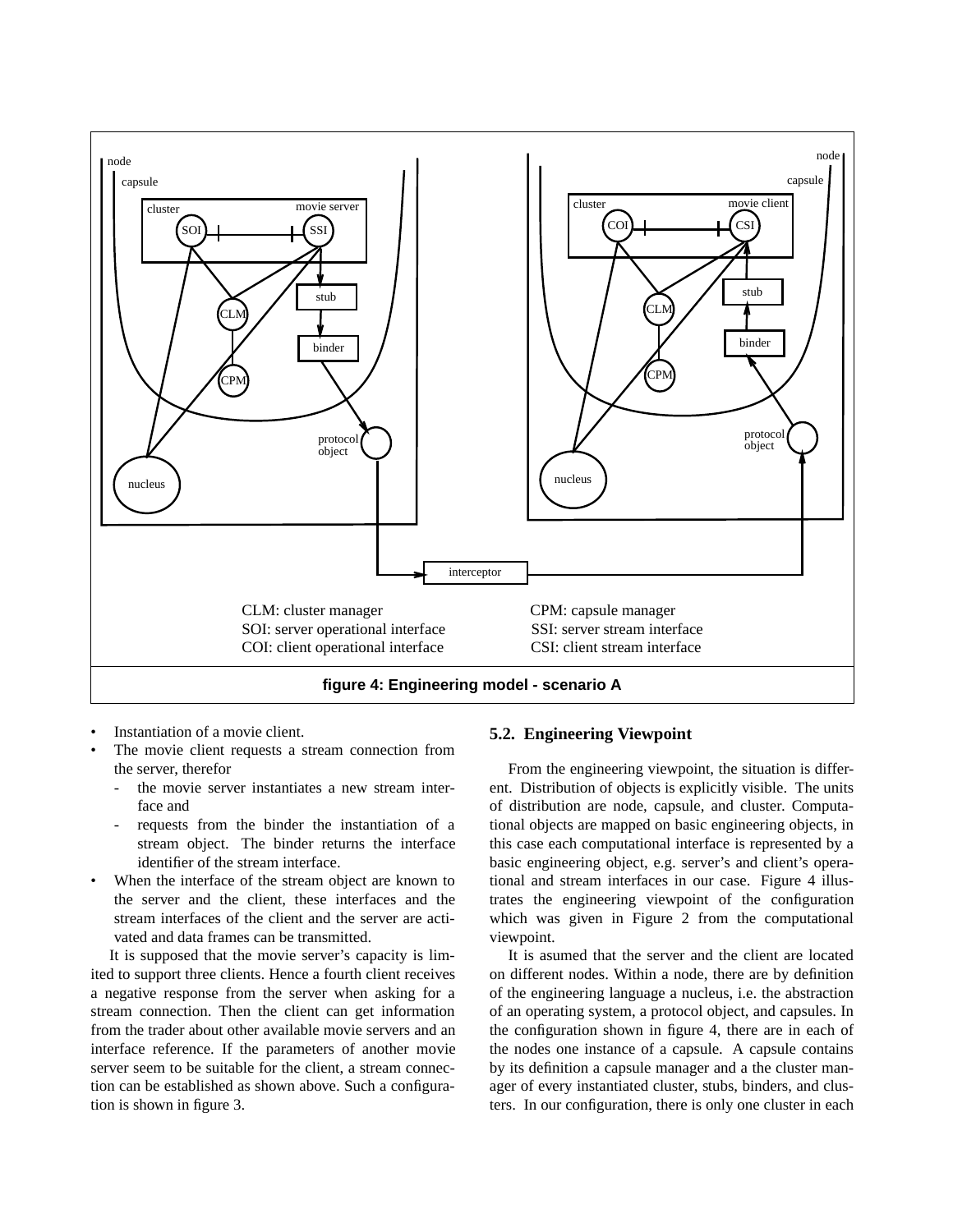of the capsules containing an engineering operational and a stream interface, respectively. Figure 4 also illustrates an already established stream connection indicated by the arrows.

## **5.3. Technology Viewpoint**

We use the Object Space approach to distributed computing for the implementation of our scenario as shown in figure 4. Object Space relies on the concept of associatively addressed objects in a shared dataspace. We want to outline briefly how a distributed system may be configured using stub, binder and protocol objects as mentioned earlier on top of Object Space.

The stream-based communication between client and server of our movie application uses a connectionoriented transport protocol (e.g. TCP, ST II). Prior to that communication a binding between client and server has to be performed. The stub objects shown in figure 4 are capable of transfering data between server and client once a connection has been established. But when discussing configuration aspect we have to focus on the binder objects which allow a negotiation between client and server prior to connection establishment.

Binder objects use Object Space communication to establish a connection. A server offers its service by storing a special object in the Object Space. This object named as protocol object in figure  $4$  — describes the server (a unique ID), the name of the service offered and a way to access the stub object (i.e. a network address+port). If a server is capable of serving multiple clients in paralle it simply stores several protocol objects in Object Space.

Due to the associative addressing mechanism within Object Space the binder of a client may easily retrieve a matching protocol object from Object Space" (with the operation **in**) if it knows the name of a service. So the binder can figure out a server's address and the stub object may establish a connection.

Since the client removes the protocol object describing the server's interface from Object Space only one client may successfully access a certain interface at one time. After completion of all communication the server stores a new protocol object in Object Space, thus indicating that the service is available again. This provides for some reliability after a communication breakdown — clients may come and go without affecting the server's behaviour.

Object Space is itself implemented in a distributed fashion. It employs several Object Space Manager processes on different nodes in a network. So Object Space Manager processes are part of the nucleus as shown in figure 4.

# **6. Conclusions**

The shown approach to configuration is based on the ODP framework and the use of the formal description technique LOTOS. This leads to formal and executable models of different abstraction levels determined by the ODP viewpoints, computational and engineering.

The advantages of these approach are seen in

- the formal and executable models and
- a standardized modeling framework for open distributed systems.

The executable models provide the addressing of configuration aspect already in early design stages and on different abstraction levels. The validation of intended configurations of the systems is supported by tools executing, e.g. simulating the models.

A similar modeling approaches is given with the ANSA reference model[1] which is derived from the RM ODP and Object Management Architecture (OMA)[12]. However, instead of using formal models, interface definition languages (IDL) are introduced. This leads canonically to compiler supported distributed implementations, but they are lacking of a behaviour definition and are consequently not executable on the model level. A similar situation is described with the Darwin[11] and the Surgeon[9] approaches.

A approach to transform LOTOS models into distributed implementations has been already presented[15]. This approach bases on a distributed, C++ based programming environment called, Object Space[13,14], supporting decoupled communication between its components. The further elaboration of ODP's technology viewpoint will lead to a deeper understanding of this question.

#### **References**

"The ANSA Reference Manual.," Architecture Projects Management Limited, Cambridge (1989).

2.

1.

T. Bolognesi and E. Brinksma, "Introduction to the ISO Specification Language LOTOS.," *Computer Networks and ISDN Systems,* 14, pp. 25-59 (1987).

E. Brinksma, "Tutorial on LOTOS" in *The Formal Description Technique LOTOS,* ed. P. van Eijk, C.A. Vissers, and M. Diaz, pp. 171-194, Nort-Holland (1989).

4.

CCITT and ISO/IEC JTC1/SC 21/WG 7, "Information Technology - Basic Reference Model of Open Distributed Processing - Part 1: Overview and Guide to Use," ISO/IEC/JTC1/SC21 N7053, Working Draft (July 1992).

<sup>3.</sup>